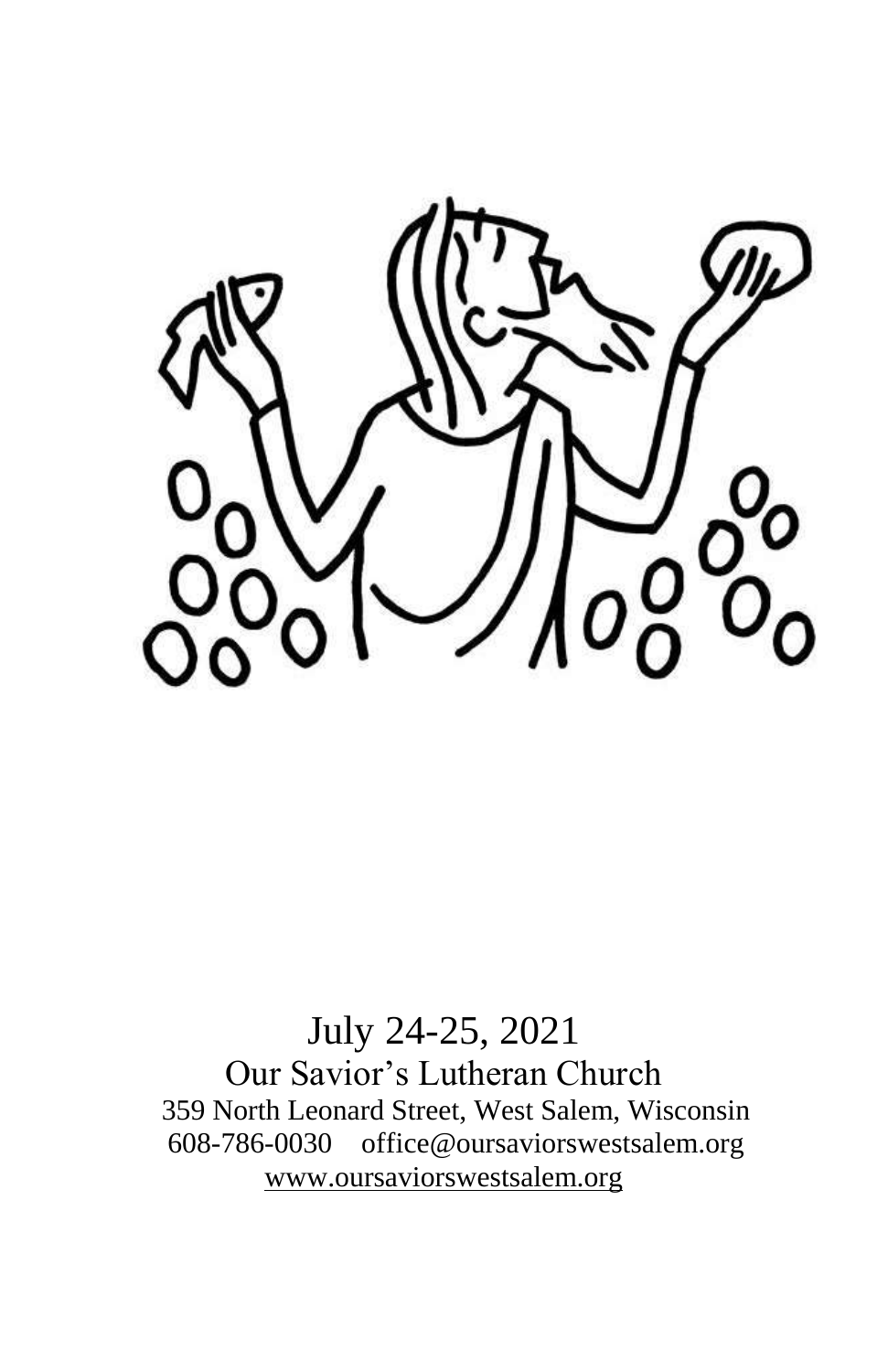# **Welcome**

## **Psalm** 145:10-18

 $10$ All your works shall praise you, O LORD, and your faithful ones shall bless you.

 $11$ They shall tell of the glory of your kingdom and speak of your power,

 $12$ that all people may know of your power and the glorious splendor of your kingdom.

 $13$ Your kingdom is an everlasting kingdom; your dominion endures throughout all ages. You, LORD, are faithful in all your words, and loving in all your works.

<sup>14</sup>The Lord upholds all those who fall and lifts up those who are bowed down.

 $15$ The eyes of all wait upon you, O LORD, and you give them their food in due season.

<sup>16</sup>You open wide your hand and satisfy the desire of every living thing.

 $17$ You are righteous in all your ways and loving in all your works.

 $18$ You are near to all who call upon you, to all who call upon you faithfully.

## **Confession And Forgiveness**

Blessed be the holy Trinity….

God, our provider,

**help us.**

**It is hard to believe there is enough to share. We question your ways when they differ from the ways of the world in which we live. We turn to our own understanding rather than trusting in you. We take offense at your teachings and**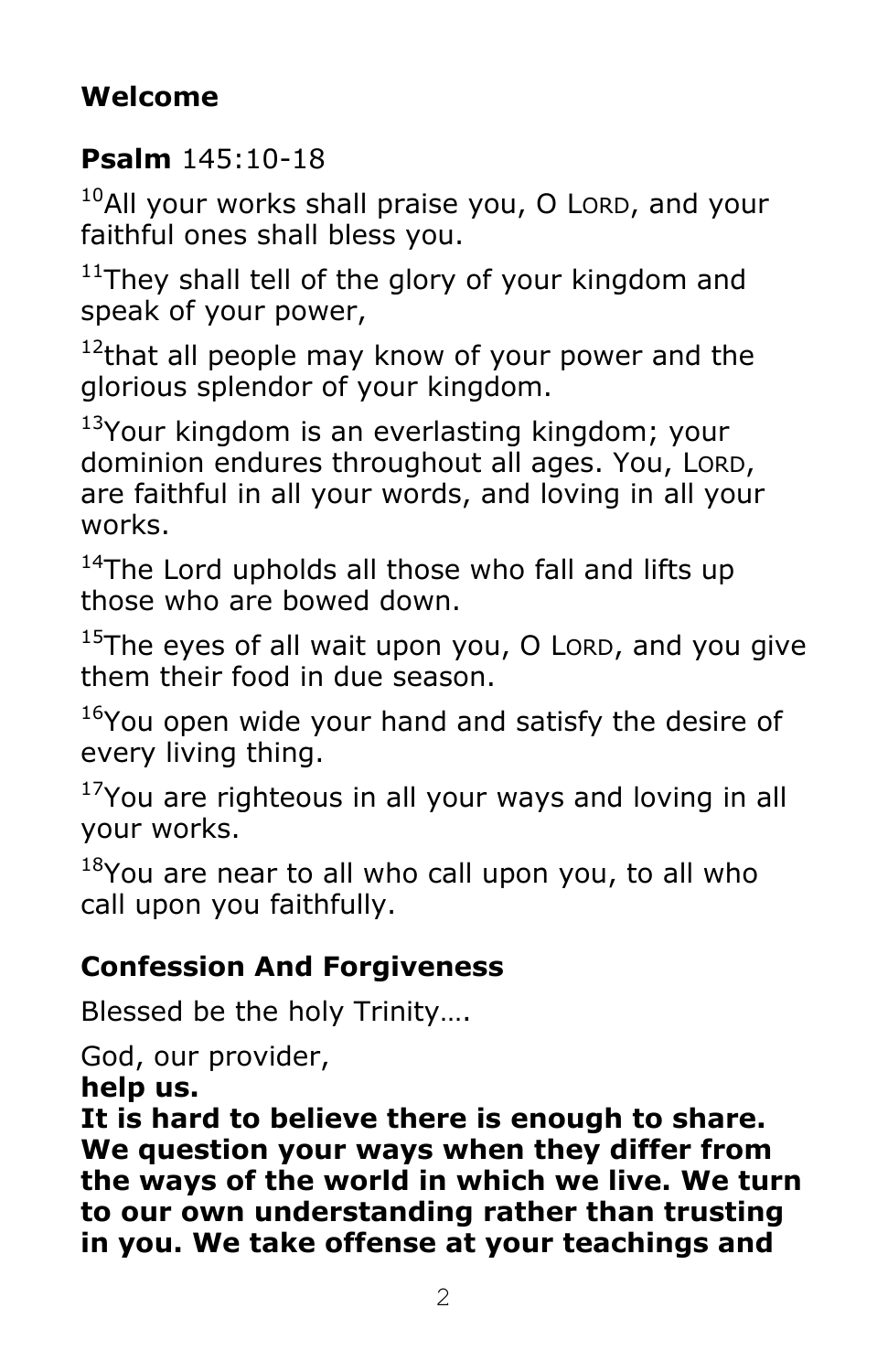**your ways. Turn us again to you. Where else can we turn? Share with us the words of eternal life and feed us for life in the world. Amen.**

#### **Prayer Of The Day**

#### **Gospel** John 6:1-21

*In John's gospel, the miracles of Jesus are called "signs," because they reveal the true character of God. As such, they remain within the mystery of God and cannot be brought under human control.*

<sup>1</sup> Jesus went to the other side of the Sea of Galilee, also called the Sea of Tiberias.  $2A$  large crowd kept following him, because they saw the signs that he was doing for the sick.  $3$  Jesus went up the mountain and sat down there with his disciples. <sup>4</sup>Now the Passover, the festival of the Jews, was near. <sup>5</sup>When he looked up and saw a large crowd coming toward him, Jesus said to Philip, "Where are we to buy bread for these people to eat?" <sup>6</sup>He said this to test him, for he himself knew what he was going to do. <sup>7</sup>Philip answered him, "Six months' wages would not buy enough bread for each of them to get a little." <sup>8</sup>One of his disciples, Andrew, Simon Peter's brother, said to him, <sup>9</sup> There is a boy here who has five barley loaves and two fish. But what are they among so many people?" <sup>10</sup>Jesus said, "Make the people sit down." Now there was a great deal of grass in the place; so they sat down, about five thousand in all.  $11$ Then Jesus took the loaves, and when he had given thanks, he distributed them to those who were seated; so also the fish, as much as they wanted.  $12$ When they were satisfied, he told his disciples, "Gather up the fragments left over, so that nothing may be lost."  $^{13}$ So they gathered them up, and from the fragments of the five barley loaves, left by those who had eaten, they filled twelve baskets. <sup>14</sup>When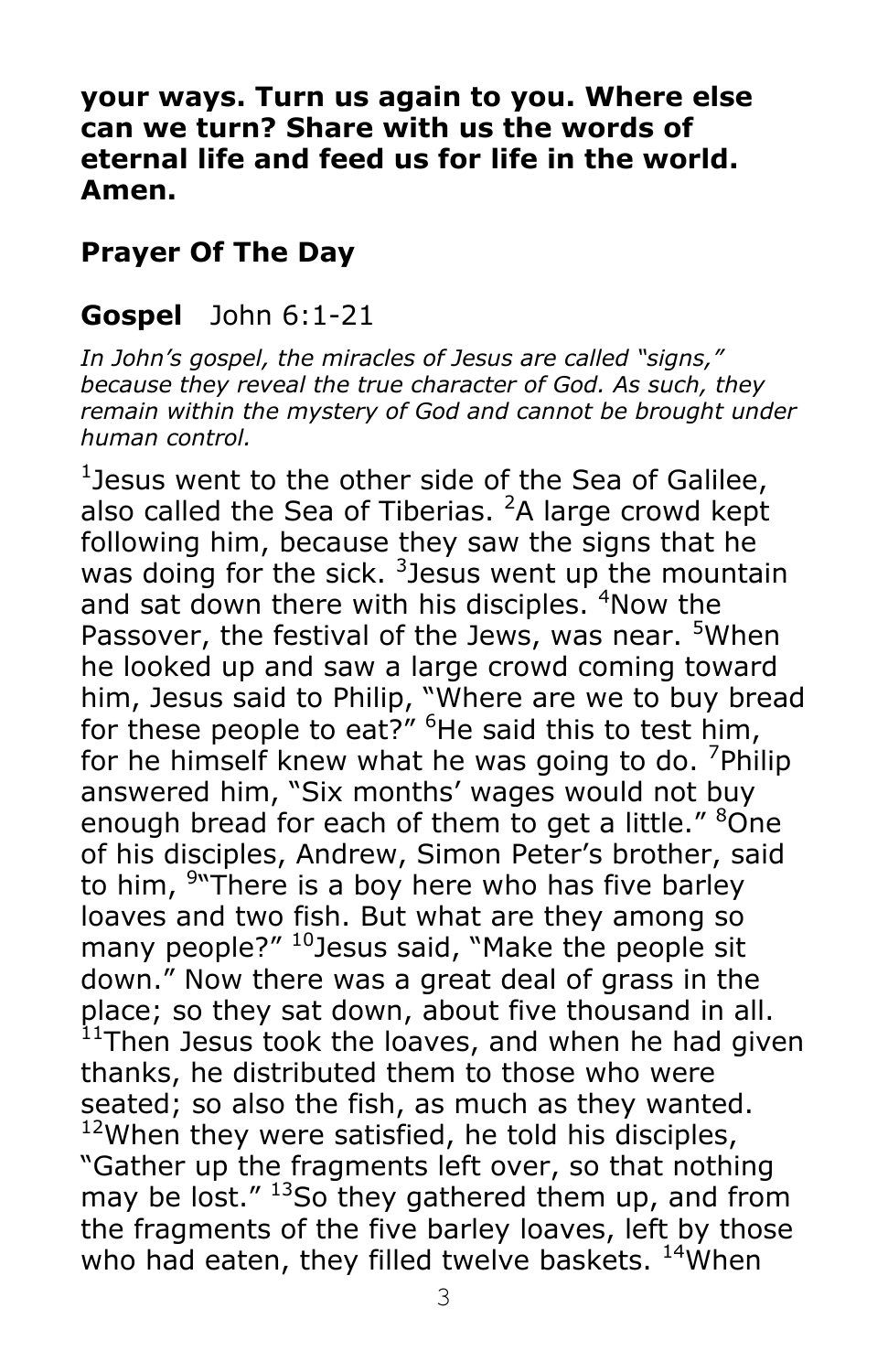the people saw the sign that he had done, they began to say, "This is indeed the prophet who is to come into the world. "<sup>15</sup>When Jesus realized that they were about to come and take him by force to make him king, he withdrew again to the mountain by himself. <sup>16</sup>When evening came, his disciples went down to the sea,  $^{17}$ got into a boat, and started across the sea to Capernaum. It was now dark, and Jesus had not yet come to them.  $18$ The sea became rough because a strong wind was blowing. <sup>19</sup>When they had rowed about three or four miles, they saw Jesus walking on the sea and coming near the boat, and they were terrified.  $^{20}$ But he said to them, "It is I; do not be afraid." <sup>21</sup>Then they wanted to take him into the boat, and immediately the boat reached the land toward which they were going.

#### **Sermon**



**Hymn** "The Church of Christ, in Every Age"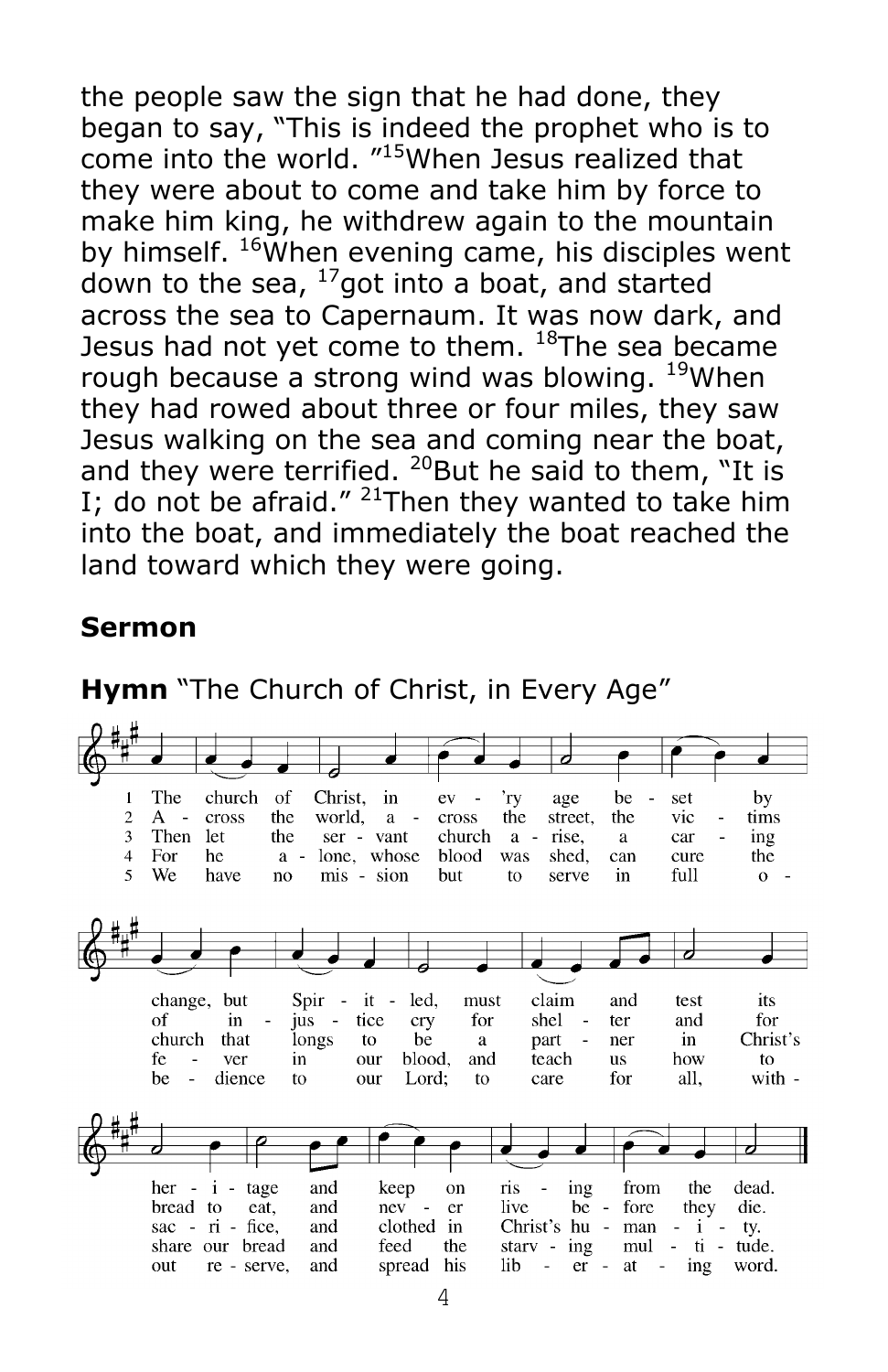# **Apostles Creed**

I believe in God, the Father almighty, creator of heaven and earth. I believe in Jesus Christ, God's only Son, our Lord, who was conceived by the Holy Spirit, born of the virgin Mary, suffered under Pontius Pilate, was crucified, died, and was buried; he descended to the dead. On the third day he rose again; he ascended into heaven, he is seated at the right hand of the Father, and he will come to judge the living and the dead. I believe in the Holy Spirit, the holy catholic church, the communion of saints, the forgiveness of sins, the resurrection of the body, and the life everlasting. Amen.

# **Prayers**

P: Rooted in Christ and sustained by the Spirit, we offer our prayers for the church, the world, and all of creation.

*A brief silence.*

We pray for the church. Bless the ministries of our neighboring congregations, especially West Salem Presbyterian, St. Leo's, Prince of Peace, Christ, and Hope. Empower churches throughout the world and encourage missionaries who accompany global neighbors. Kindle in us a spirit of collaboration, that all people may know your loving works. Hear us, O God.

# **Your mercy is great.**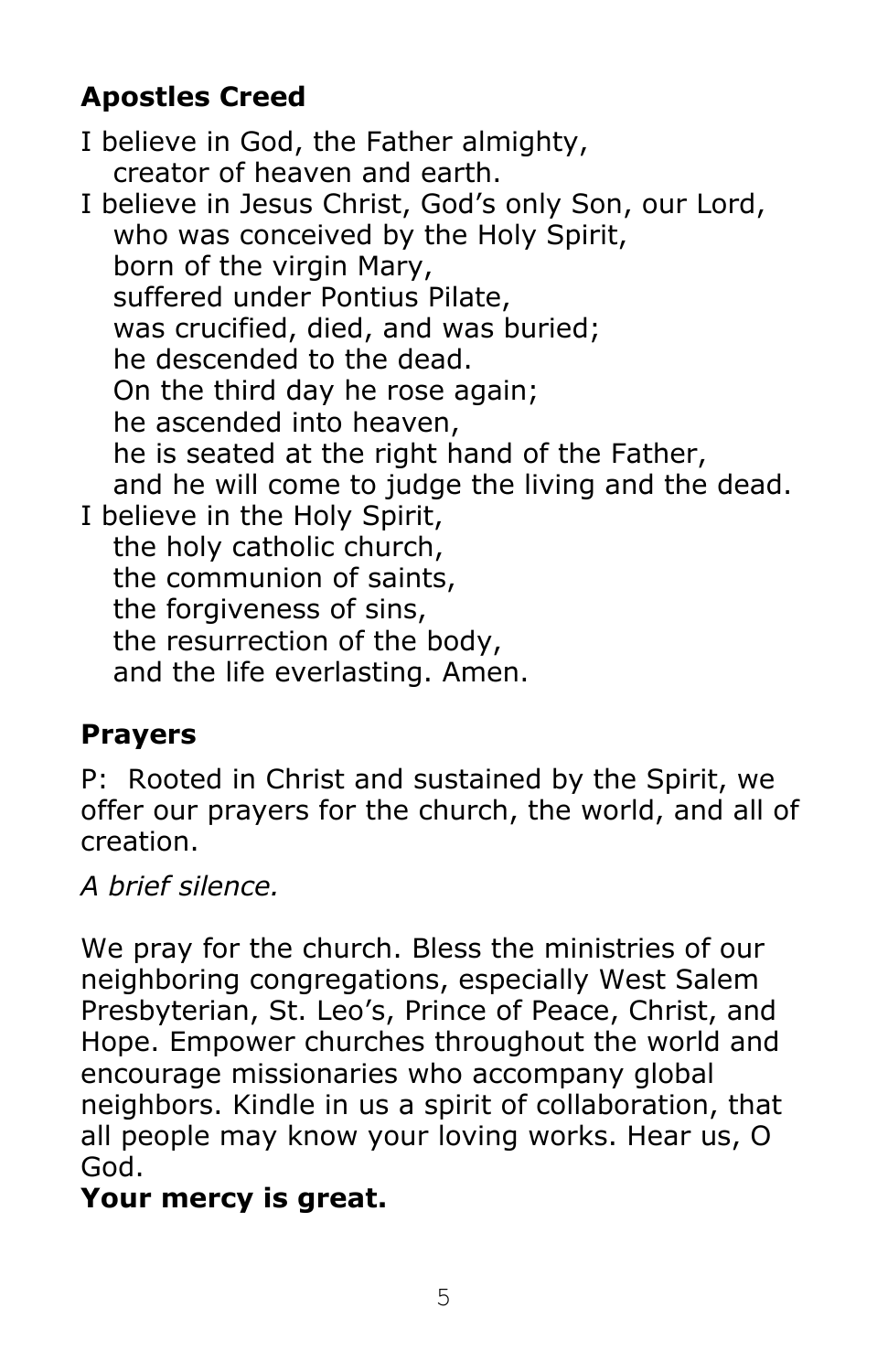We pray for creation. Send rain to lands experiencing drought and come to the aid of those enduring sweltering heat. Nurture wheat, barley, and corn crops, along with all gardens, grown for the nourishment of your people, and conserve aquatic habitats and fish populations. Hear us, O God. **Your mercy is great.**

We pray for those who govern. Cast out arrogance, selfishness, and corruption, and instruct those who lead to practice compassion and humility. Inspire them with a vision of the common good and a commitment to ensure that all who hunger are fed, and all who seek shelter are housed. Hear us, O God. **Your mercy is great.**

We pray for those bowed down by heavy burdens: those who are unemployed or underemployed, those unable to find affordable housing, and those without health insurance. Console those who grieve, and hear the cries of those who call to you for healing. Hear us, O God.

#### **Your mercy is great.**

We pray for this assembly, those gathered here, those who join us virtually, and those who are unable to be with us. Deepen our resolve to use what we have to serve those in need. When we worry that we do not have enough resources for ministry, assure us of your abundance. Hear us, O God. **Your mercy is great.**

*Here other intercessions may be offered.*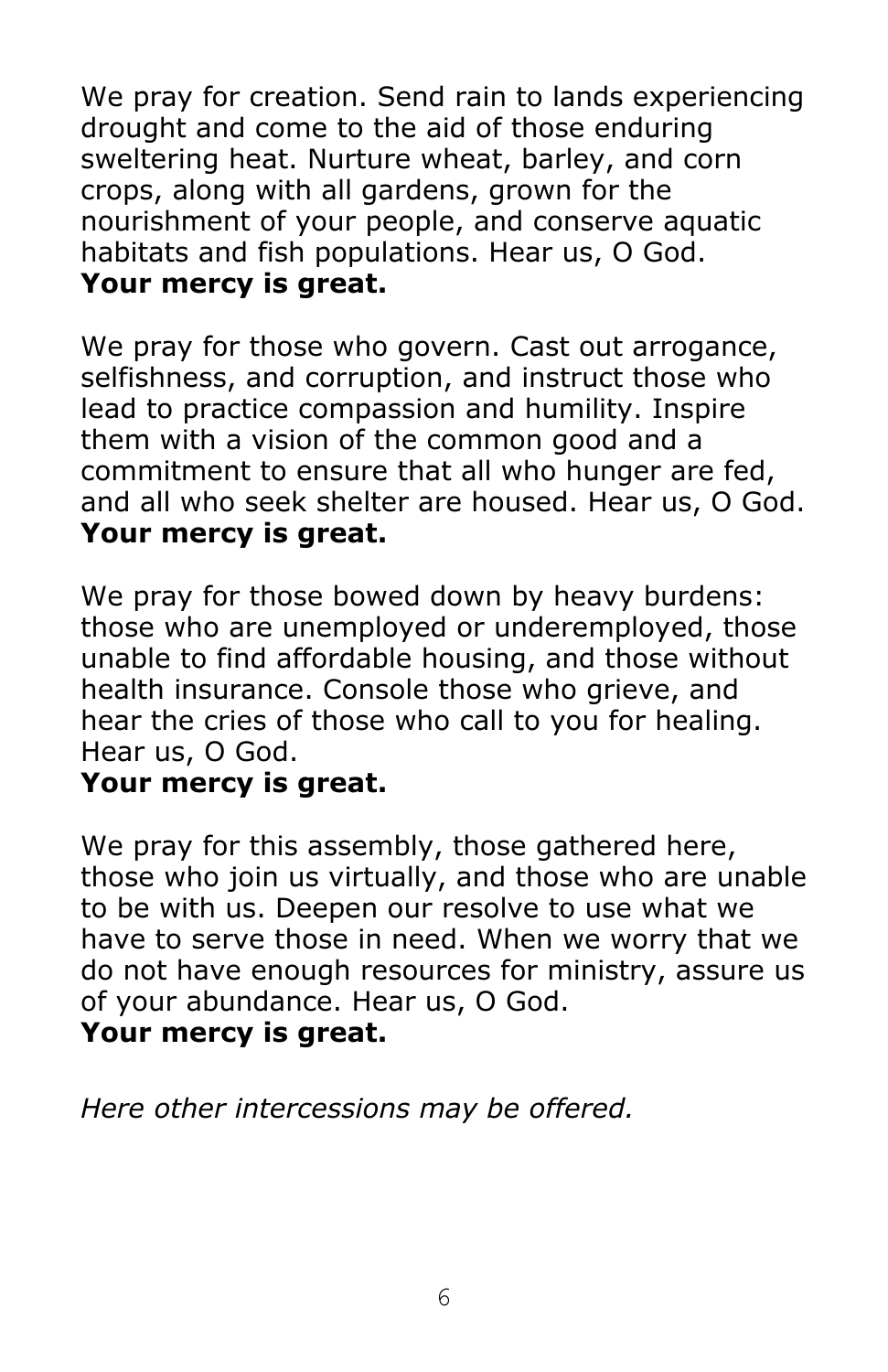We give thanks for those who have died. As you sustained them through all their days, so dwell in our hearts, that we may have the power to comprehend, with all the saints, the love of Christ that surpasses knowledge. Hear us, O God.

#### **Your mercy is great.**

P: We lift these and all our prayers to you, O God, confident in the promise of your saving love; through Jesus Christ our Lord. **Amen.**

## **Communion Liturgy**

**Lord's Prayer**

## **Invitation To Communion**

### **Post Communion Prayer**

## **Hymn** "We Are Called"